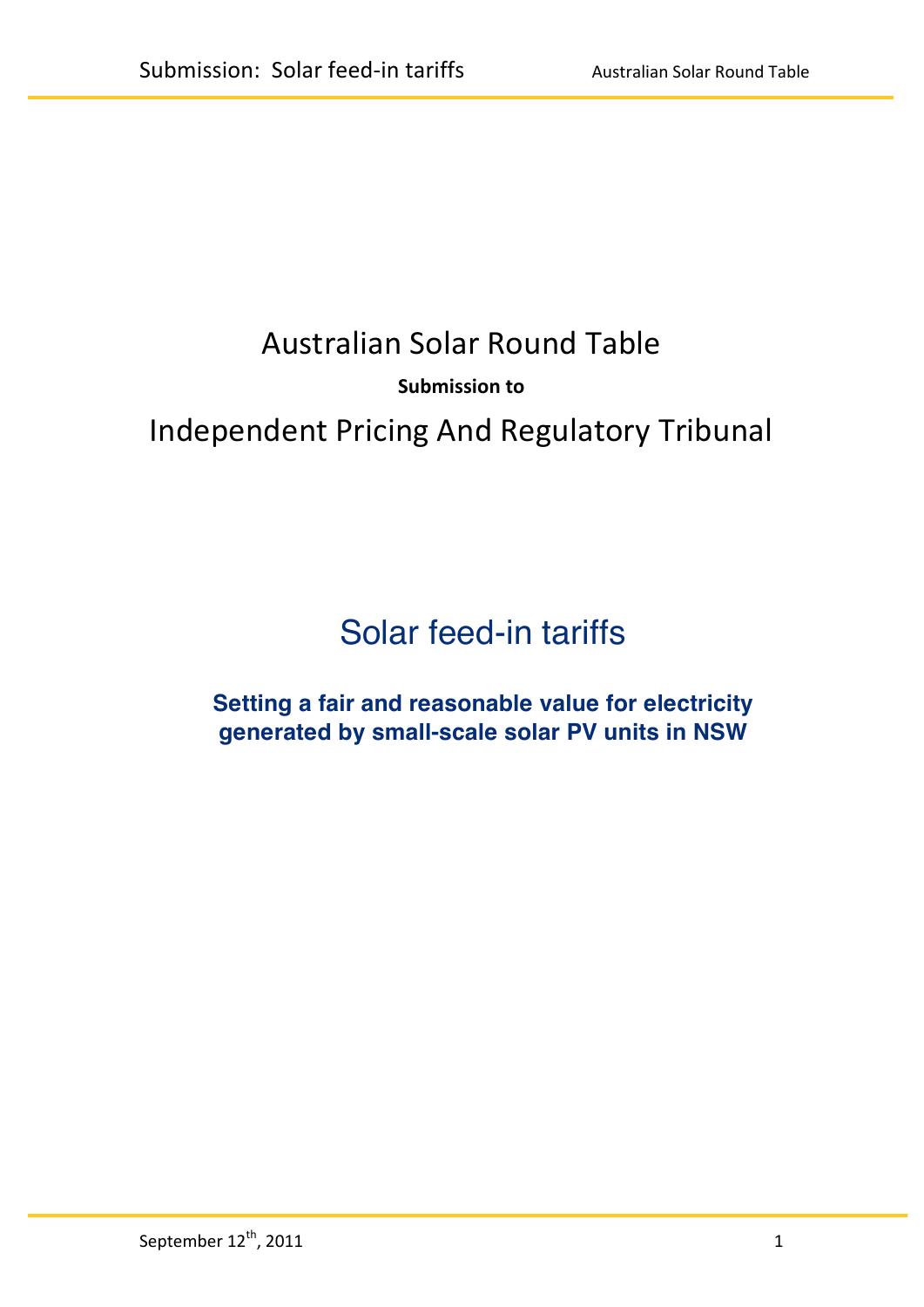## **Executive Summary**

Achieving a "fair and reasonable" value is about recognizing the value provided to the grid by owners of small-scale PV systems and the role played by retailers and distributors in enabling that value to be realized. When tariffs are set at a fair and reasonable value, small-scale PV owners will receive an adequate return on their investment and the broader market stakeholders will also share in the benefits provided by the systems.

Historically, tariffs have been based on the cost of generation of power at large-scale centralized fossil fuel based generators or on providing incentives for an emerging PV market and have either under or over valued the electricity exported by smallscale PV systems.

There are several key components in the value that small-scale PV systems provide to the electricity market, including:

- 1. The electricity they generate
- 2. They increase the efficiency of the grid by reducing transmission losses
- 3. They reduce the peak demand on the grid, adding to network stability particularly\*
- 4. They reduce the average wholesale price in the market by shaving the "ultra" peaks" in summer when wholesale prices reach their maximum
- 5. The value of emissions abatement achieved

Valuing the individual components above can be complex, however:

- 1. The electricity generated and exported is easily measured and recorded
- 2. Grid losses avoided can be measured and calculated, though there is a limit to the level of granularity that is practical
- 3. AEMO has estimated that network enhancements have been deferred as a result of the installation of PV systems but the value of these deferrals is more complex to achieve
- 4. Historical AEMO data, say from 2010, can be used to model wholesale electricity market volumes and prices with and without a specific amount of PV generation. The difference between the total paid for wholesale electricity without the PV and the Total paid with PV is the wholesale value (or cost) of the PV generated electricity. This modeling has been used a number of times before to calculate the effect that wind and renewable energy in general has by depressing wholesale electricity prices
- 5. The Australian Government's Renewable Energy Target provides for the value of emissions abatement via Small-scale Technology Certificates.

The real value to the electricity market of a kWh generated by small-scale solar is a pro-rata sum of the sum of 1-4 above - approximately 39 cents per kWh.

A fair and reasonable proportion of 39 cents per kWh can be paid to the producer of the power, leaving the balance of the value to be shared by other stakeholders in the market  $-$  including other consumers.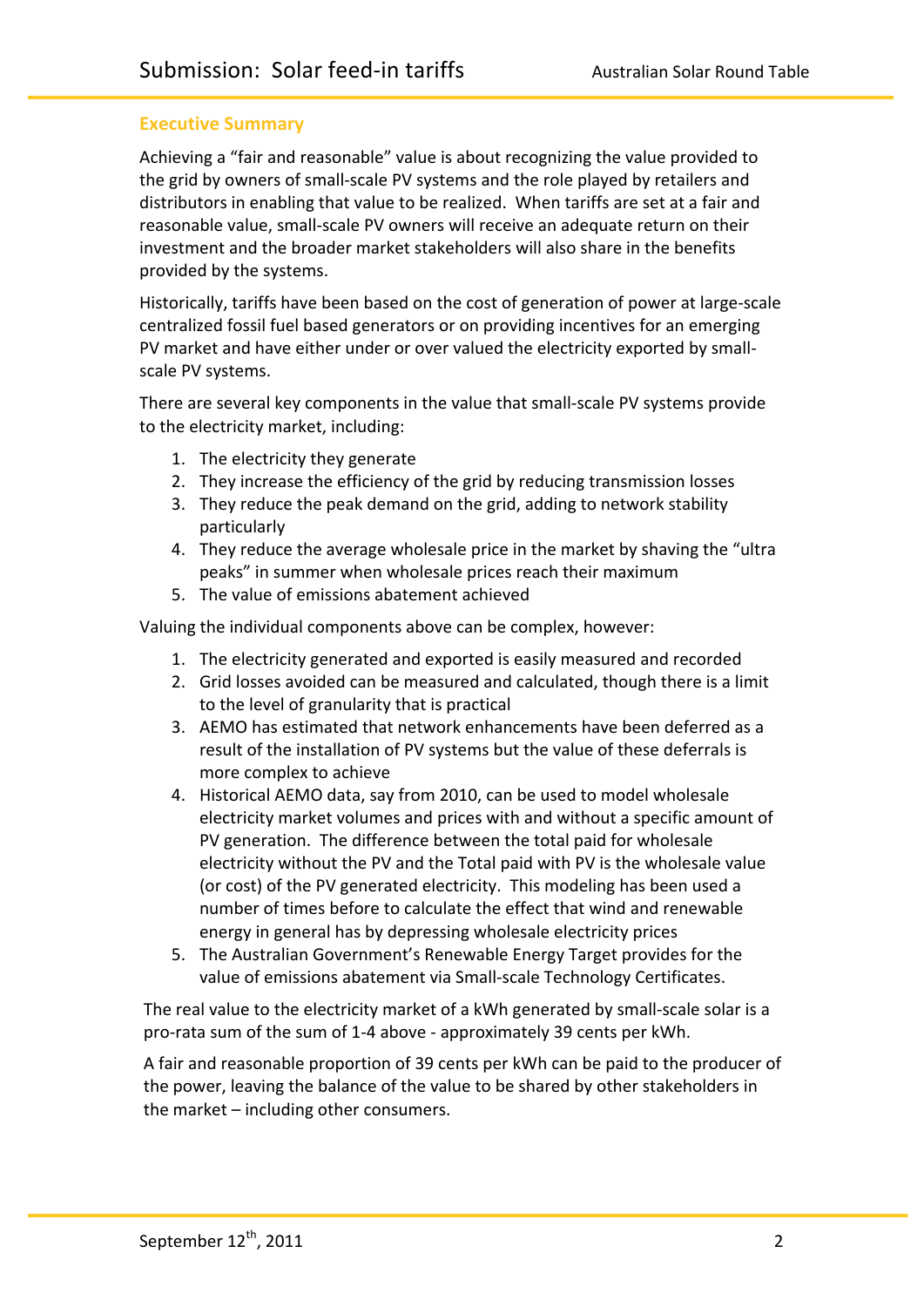## **IPART's proposed methodology**

IPART proposes to determine the "fair and reasonable" value of electricity exported by solar PV units through:

- Method 1 Estimating the financial gain to the retailer;
- Method 2 Wholesale market value.

These methods essentially attempt to fulfill IPART's scope by providing the "fair and reasonable" value for:

- The retailer to pay (Method 1);
- Wholesale electricity trader to pay (Method 2).

However, for a "fair and reasonable value" to be achieved, a some of the value must also be provided to those that actually generate and export the power.

Solar PV generates significant value beyond the direct value of the kWh export of the systems. For example, solar PV reduces wholesale electricity market costs through the merit order effect and reduces network losses. These savings benefit all electricity users and retailers.

A "fair and reasonable" feed-in-tariff should reflect the broader economic value of solar PV, and over come a market failure, which inhibits the majority of the value generated by solar PV from funding its deployment.

By limiting their methodology to only considering the "fair and reasonable" value to retailers and traders, IPART may significantly under represent the value to the community and the "fair and reasonable" value to solar PV investors.

This suggests that any "fair and reasonable" feed-in-tariff may involve two components:

- Retailer component (estimated through Method 1); and
- Community component (which reflects broader economic benefits such as the benefits derived from the merit order effect).

The community component would not come at a cost to the community or Government but would overcome a market failure, which is preventing value generated by solar PV to be returned to investors. The Community component may be implemented through network charges, which are appropriately spread across energy users to fairly offset benefits from solar PV that they would otherwise accrue. This creates an opportunity for a sustainable funding approach that does not require Government subsidy, nor requires electricity users to pay more than they otherwise would have paid.

The following chart considers the additional economic value of electricity generated by embedded, Solar PV and to inform sizing of a potential feed-in-tariff assigns this value to electricity exported to the grid.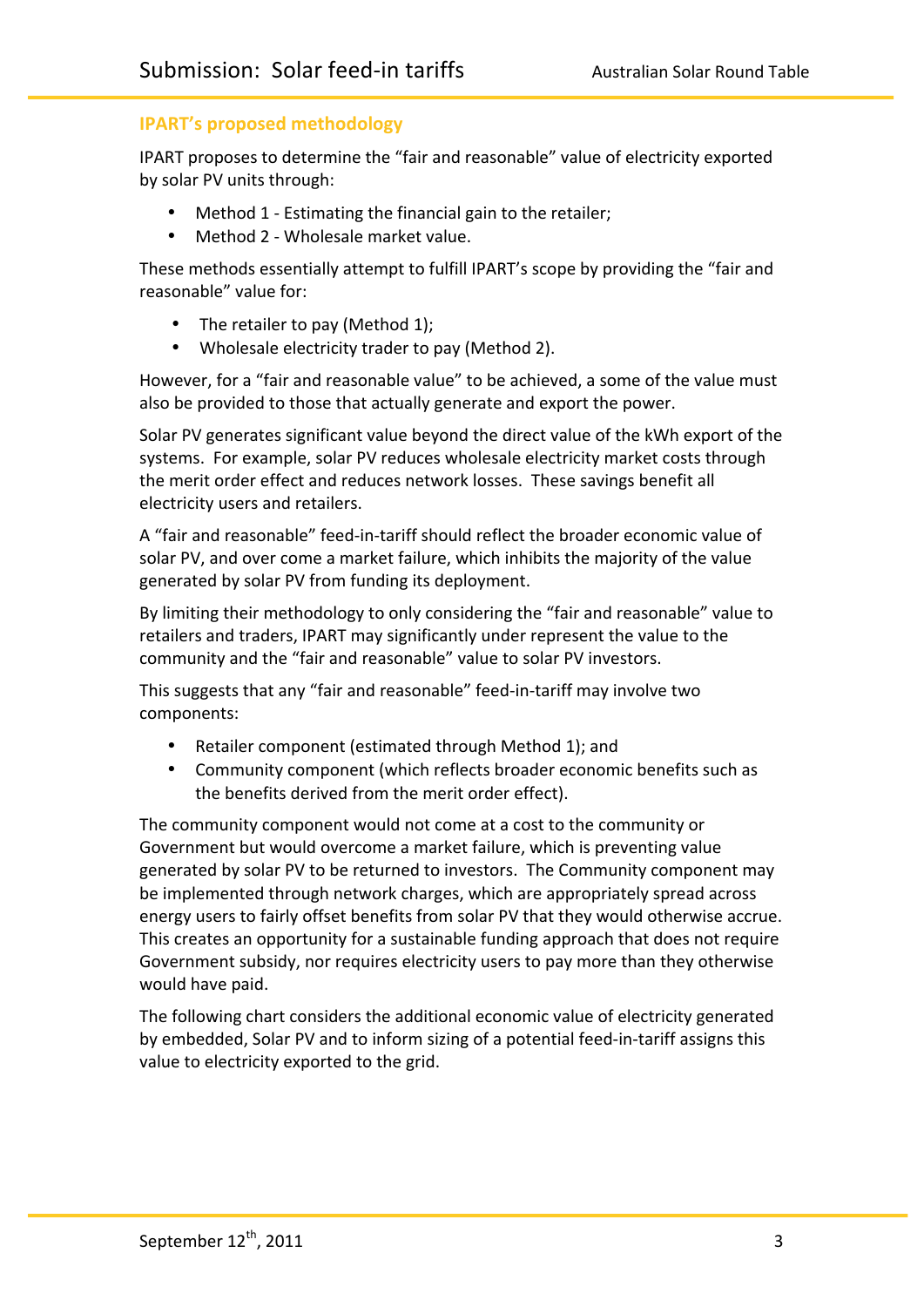

**Figure 1 – Economic value of solar exports** 

Source: 'Economic Value of Solar PV Generation', August 2011, University of Melbourne. Assumes 35% of electricity generated is exported.

Figure 1 shows:

- 1. First order, direct benefits, reflect the value in current market
	- a. Energy value, if it were traded on the wholesale National Electricity Market at 7c/kWh, which reflects the wholesale electricity price weighted by solar PV's generation profile across the day.
	- b. Avoided market and regulator based fees and charges valued at 0.1c/kWh.
	- c. Avoided network loss through embedded generation delivers savings worth on average around 2c/kWh, which reflects the daytime network loss factors in the order of 20%. Network losses are higher when loads are higher, and hence, the more congested daytime loss factor is higher than the regularly quoted annual average loss factor of 8%.
- 2. Second order, indirect benefits, reflect how Solar PV may effect the dynamic electricity market:
	- a. Merit order effects, which reflects Solar PV reduces wholesale electricity prices and volatility. This value driver is over and above the value of the energy (1a) described above. Australia's wholesale electricity market is particularly volatile: only 1% of the time accounts for over 30% **of cash flows through the National Electricity Market in a year.<sup>2</sup> This volatility cost is borne** by all electricity users and is a significant challenge for retailers. **Solar PV generation reduces** wholesale prices. Analysis of Germany's electricity market concluded: "the value of the merit order effect due to renewable energy was calculated to be in the order of  $£3-5$  billion. Once the actual market value of electricity produced by the renewable energy installations was added to that, the net benefits to consumers outweighed the costs of the German renewable energy support payments (Feed-in-Tariffs)".<sup>3</sup> Modeling by the University of Melbourne of the impact of greater levels of Solar PV on the National Electricity Market has also demonstrated this effect (Figure 5).
	- b. Reduced network loss factors. Solar PV leads to higher levels of generation embedded in the local network and to lower network losses, which benefits all electricity users within the local network. So while (1b) above represents the avoided losses by electricity not being lost on route to the site, (2c) recognizes that the loss factors will be reduced for all users due to the solar PV project. This benefit has yet to be quantified.

The following chart graphs the value of the power that would have been exported to the grid in 2010 if a total of 5GW was deployed in or around the 4 eastern seaboard capital cities.

\*\*\*\*\*\*\*\*\*\*\*\*\*\*\*\*\*\*\*\*\*\*\*\*\*\*\*\*\*\*\*\*\*\*\*\*\*\*\*\*\*\*\*\*\*\*\*\*\*\*\*\*\*\*

Ausgrid 'Distribution Loss Factor Paper' February 2011

Melbourne Energy Institute researchers analysis of AEMO data showed 1% of time accounts for 30% in 2010 and 37% 2009 <sup>3</sup> Stensuss, F. et al (2008), "The merit-order effect: A detailed analysis of the price effect of renewable electricity generation on spot market prices in Germany", Energy Policy, 36, pp3086-3094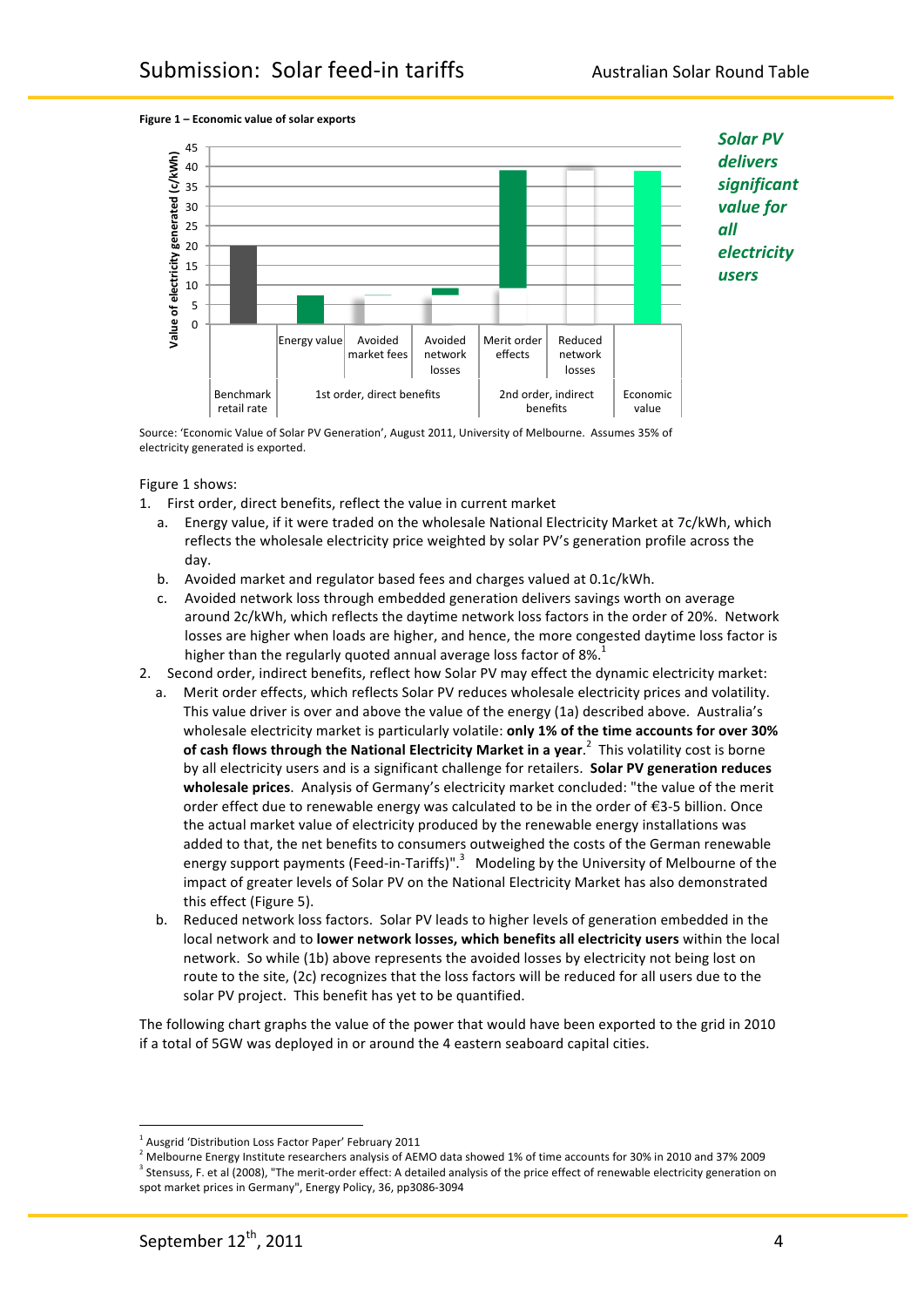#### **Figure)2 Impact)of)solar)on)wholesale)spot)electricity)prices**



**Solar PV reduces wholesale** prices

The shaded area represents the modeled reduction of wholesale prices due to an additional 5GW of Solar PV.

Source: 'Retrospective modeling of the merit-order effect on wholesale electricity prices from distributed photovoltaic generation in the Australian National Electricity Market', August 2011, University of Melbourne

#### The remainder of this document steps through the issues on which IPART seek comment.

## **Estimating the financial gain to the retailer**

| <b>Issue</b>                                                                                                                                                                                                                                                                                                                 | <b>Comment</b>                                                                                                                                                                                                                                                                                                                                                                                                                                                                                                                                                                                                                                                                                                                                                       |
|------------------------------------------------------------------------------------------------------------------------------------------------------------------------------------------------------------------------------------------------------------------------------------------------------------------------------|----------------------------------------------------------------------------------------------------------------------------------------------------------------------------------------------------------------------------------------------------------------------------------------------------------------------------------------------------------------------------------------------------------------------------------------------------------------------------------------------------------------------------------------------------------------------------------------------------------------------------------------------------------------------------------------------------------------------------------------------------------------------|
| What are the direct<br>1<br>financial gains to retailers as a<br>result of their solar PV<br>customers exporting electricity<br>to the grid?                                                                                                                                                                                 | We agree with IPART's approach to assessing the direct financial gains to<br>retailers.                                                                                                                                                                                                                                                                                                                                                                                                                                                                                                                                                                                                                                                                              |
| 2<br>Do retailers pay for<br>the cost of complying with the<br>RET on electricity exported by<br>solar PV customers?                                                                                                                                                                                                         | This is outside of the scope of the Round Table's submission.                                                                                                                                                                                                                                                                                                                                                                                                                                                                                                                                                                                                                                                                                                        |
| Are there other<br>3<br>indirect financial gains to<br>retailers as a result of their solar<br>PV customers exporting<br>electricity to the grid? If so, how<br>can these be estimated? Should<br>these indirect financial gains be<br>fully reflected in the feed-in tariff<br>or shared with all electricity<br>customers? | We support IPART's consideration of the indirect financial gains to retailers to<br>inform the retailer component of a fair FIT. IPART should also consider benefits<br>to the community, which exist beyond what retailers in a competitive market may<br>be able to financially capture on a kWh generated for kWh sold basis, particularly<br>regarding the merit order effect.<br>The Melbourne Energy Institute's analysis of the merit order effect demonstrates<br>how solar PV can generate significant cost savings. Their paper (attached) and<br>on-going research may support IPART in their investigation.<br>Any "fair and reasonable" feed-in-tariff must reflect what would otherwise be<br>indirect financial gains to retailers and the community. |
| 4<br>Are there additional<br>costs to retailers associated<br>with serving PV customers?                                                                                                                                                                                                                                     | Solar PV typically coincides with customers switching to smart meters, which may<br>provide retailers and network distributors operating cost savings rather than<br>costs.                                                                                                                                                                                                                                                                                                                                                                                                                                                                                                                                                                                          |
| 5<br>Are there alternative<br>approaches to estimating the<br>financial gain to retailers as a<br>result of their solar PV<br>customers exporting electricity<br>to the grid?                                                                                                                                                | IPART's methodology appears consistent with SKM MMA's study of a fair value<br>for retailers to pay in any NSW, residential feed-in-tariff.                                                                                                                                                                                                                                                                                                                                                                                                                                                                                                                                                                                                                          |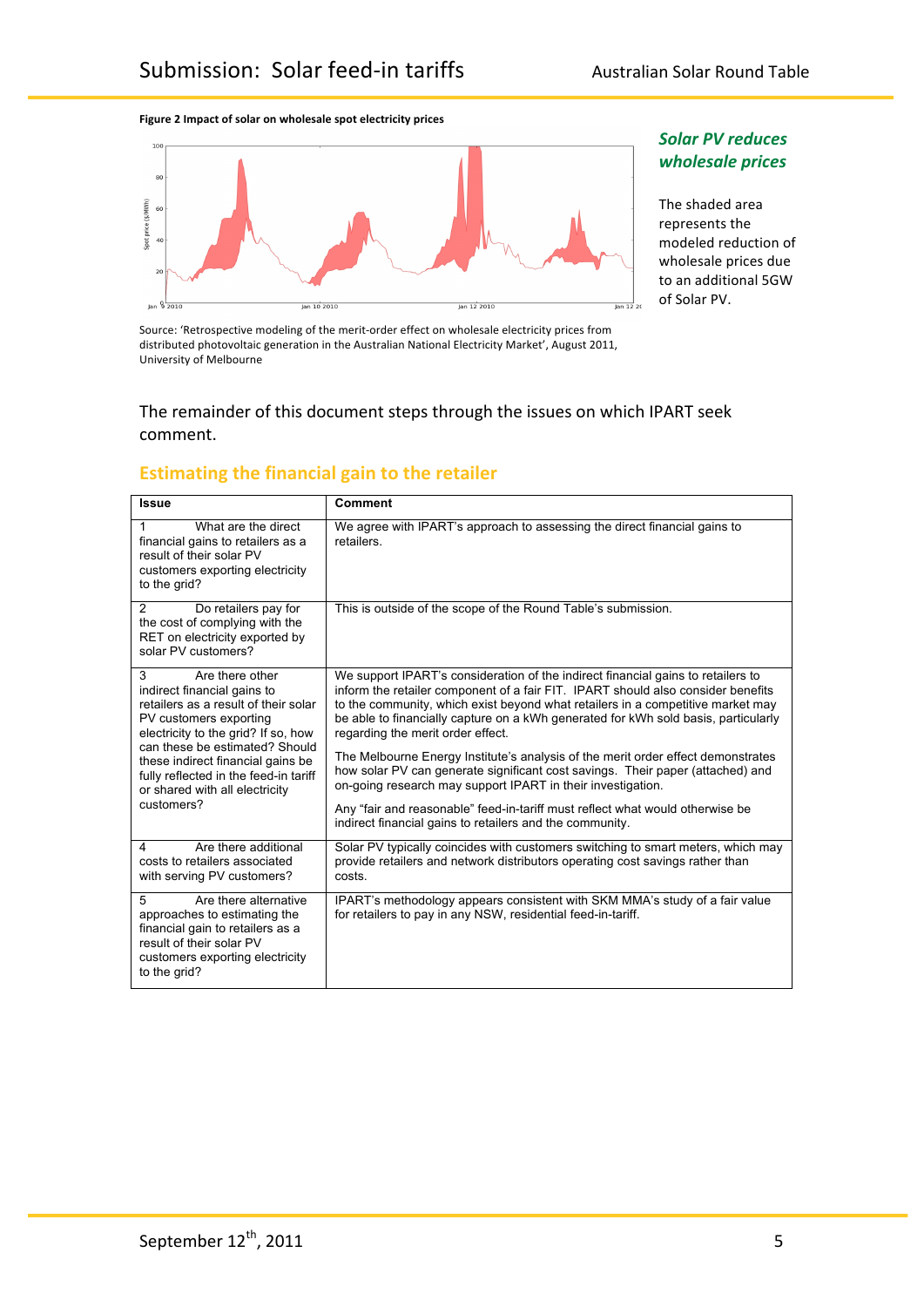## **Estimating the wholesale market value of solar PV electricity**

| <b>Issue</b>                                                                                                                                                                                                   | <b>Comment</b>                                                                                                                                                                                                                                                                                                                                                                                                                                                                                                                                                                   |
|----------------------------------------------------------------------------------------------------------------------------------------------------------------------------------------------------------------|----------------------------------------------------------------------------------------------------------------------------------------------------------------------------------------------------------------------------------------------------------------------------------------------------------------------------------------------------------------------------------------------------------------------------------------------------------------------------------------------------------------------------------------------------------------------------------|
| 6<br>What is the most<br>appropriate approach to<br>estimating the market value of<br>the electricity exported by solar<br>PV customers to the grid? What<br>are the key issues that need to<br>be considered? | Firstly, any approach must determine what is to be valued – that is: the timing<br>and volume of solar generated electricity. Recent public debate on solar PV in<br>NSW was undermined by basic errors in the calculation of solar PV generation<br>within NSW. To our knowledge, the Melbourne Energy Institute houses the best<br>model for predicting solar PV generation across Australia. The model analyses<br>sun irradiation and temperature data from meteorology sites across Australia, and<br>measured PV panel performance results, to estimate generation output. |
|                                                                                                                                                                                                                | The value of solar PV generation profile can then be weighted by the wholesale<br>market price.                                                                                                                                                                                                                                                                                                                                                                                                                                                                                  |

## **Other possible benefits from solar PV generation**

| <b>Issue</b>                                                                                                                                         | <b>Comment</b>                                                                                                                                                                                                                                                                                                                                                                                                                                                                                                                                                                                                                                                                                                                                                                                                                                                                                                                                                                                                                |
|------------------------------------------------------------------------------------------------------------------------------------------------------|-------------------------------------------------------------------------------------------------------------------------------------------------------------------------------------------------------------------------------------------------------------------------------------------------------------------------------------------------------------------------------------------------------------------------------------------------------------------------------------------------------------------------------------------------------------------------------------------------------------------------------------------------------------------------------------------------------------------------------------------------------------------------------------------------------------------------------------------------------------------------------------------------------------------------------------------------------------------------------------------------------------------------------|
| 7<br>What impact does<br>solar PV generation have on<br>network costs? How can this<br>impact be most accurately<br>measured?                        | Solar PV as distributed generation impacts network costs by:<br>1.<br>Avoiding network losses for electricity generated by embedded solar PV,<br>which may be estimated by the existing daytime loss factors (noting that<br>losses are higher during the day when solar power is generated as<br>compared with average annual loss factors).<br>Reduced network losses for all electricity users, which may be estimated by<br>2 <sub>1</sub><br>the expected change in daytime losses. This is a separate item to 1 as<br>losses are not linearly related to demand and hence, the avoided losses for<br>embedded generation also reduce losses for imported electricity.<br>Differed network capital works, where the local load aligns with the solar PV<br>3.<br>generation profile across the day, which may be more prominent for solar<br>PV on commercial and industrial sites.<br>Solar system invertors may also support grid stability and performance at<br>4.<br>lower cost that traditional network solutions. |
| 8<br>How can any network<br>benefits resulting from solar PV<br>generation be shared with solar<br>PV customers?                                     | Through fair contributions from all electricity users, which are designed to offset<br>the network (and other) benefits generated by solar PV that would otherwise fully<br>accrue to the electricity user.                                                                                                                                                                                                                                                                                                                                                                                                                                                                                                                                                                                                                                                                                                                                                                                                                   |
| How should any value<br>9<br>from reduced energy losses as<br>a result of solar PV generation<br>be estimated?                                       | We support the undertaking of network modeling to enhance our understanding<br>of Solar PV's impact on network losses and performance. This modeling should<br>also consider the benefit of west facing solar systems, very smart meter and<br>inverter technology, or other methods, which may enhance the economic benefit<br>of solar PV.                                                                                                                                                                                                                                                                                                                                                                                                                                                                                                                                                                                                                                                                                  |
| If the value of<br>10<br>reduced energy losses is<br>material, should it be shared<br>with solar PV customers? If so.<br>how could this be achieved? | Yes, this may be achieved through a simple network charge to all electricity users<br>which then funds part (the community component) of the feed-in-tariff.                                                                                                                                                                                                                                                                                                                                                                                                                                                                                                                                                                                                                                                                                                                                                                                                                                                                  |

## Implications of setting the feed-in-tariff too high or too low

| <b>Issue</b>                                                                                                                                            | <b>Comment</b>                                                                                                                                                                                                                                                                                                                                                                                                                                                                                     |
|---------------------------------------------------------------------------------------------------------------------------------------------------------|----------------------------------------------------------------------------------------------------------------------------------------------------------------------------------------------------------------------------------------------------------------------------------------------------------------------------------------------------------------------------------------------------------------------------------------------------------------------------------------------------|
| 11<br>What are the<br>implications of setting the feed-<br>in tariff too high or too low?<br>What is the most appropriate<br>way of managing this risk? | This needs to be considered in terms of all key parties: the solar PV owner, the<br>retailer/trader and the community.<br>A net feed-in-tariff which is too high may lead investment being focused on an<br>unreasonably high financial return rather than maximizing the financial, energy<br>and environmental benefits achieved.                                                                                                                                                                |
|                                                                                                                                                         | A net feed-in-tariff which is too low will reduce the deployment of small-scale PV<br>systems and energy efficiency initiatives which will in turn lead to increased and<br>earlier demand for new large-scale generation and new network infrastructure,<br>which will force up retail rates and stretch the market's ability to fund large energy<br>infrastructure (\$94 billion over next decade, according to the Energy Supply<br>Association of Australia's 'Capital Markets Survey 2010'). |
|                                                                                                                                                         | An accurately set and managed feed-in-tariff will:                                                                                                                                                                                                                                                                                                                                                                                                                                                 |
|                                                                                                                                                         | Encourage wide spread energy efficiency initiatives at a micro level<br>Encourage "right sized" small-scale PV systems that generate power<br>very close to demand<br>Significantly reduce the cost of peak power to the community and defer                                                                                                                                                                                                                                                       |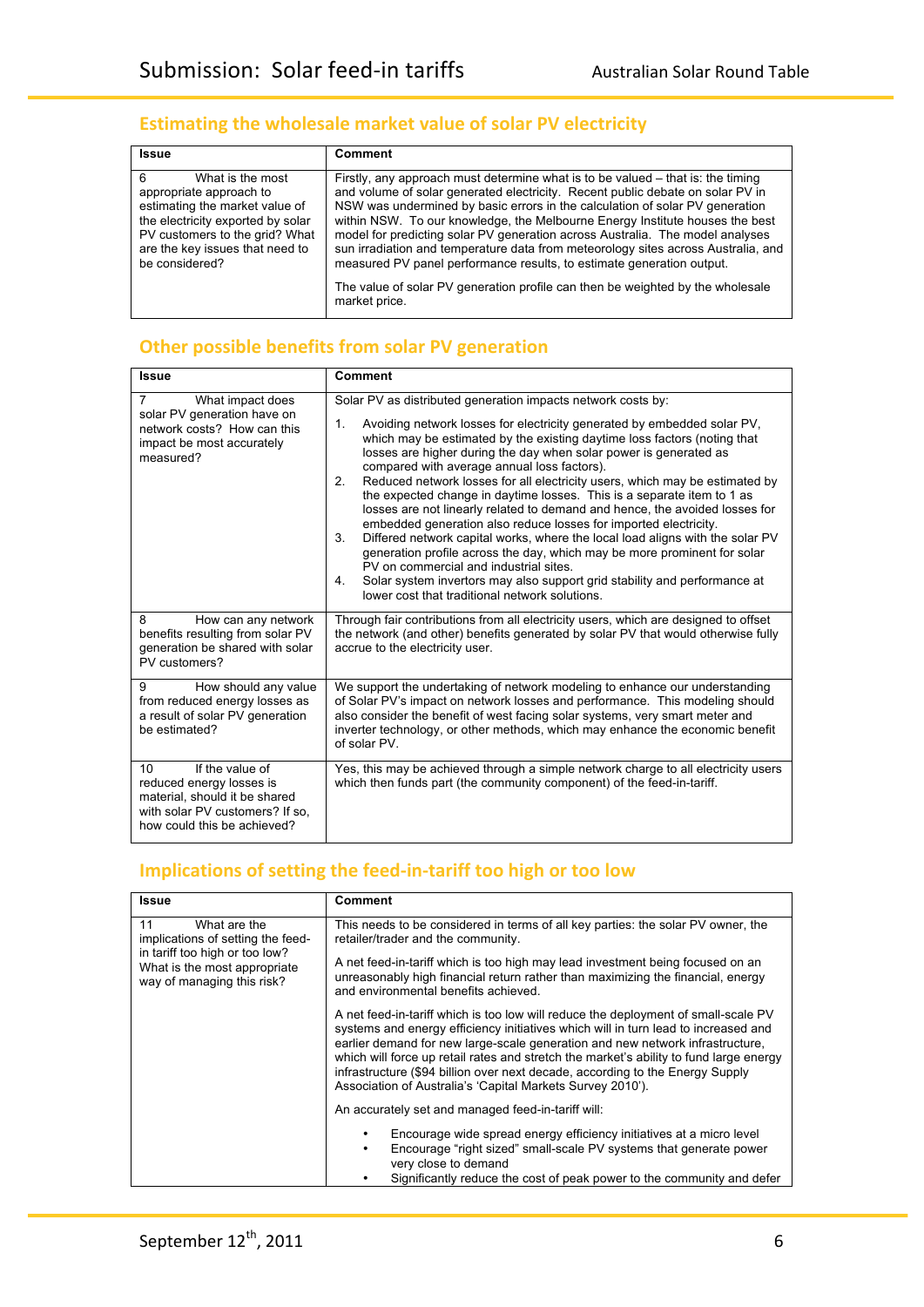#### the need for investment in some new infrastructure

We agree mandated payments for retailers which are higher than the financial value of the electricity may discourage retailers from servicing solar customers. A preferred position may be to allow retail competition on the component the retailer currently pays as occurs now.

## **Assessing retail market competition**

| Issue                                                                                                                                                                                                                                                                                                                           | <b>Comment</b>                                                                                                                                                                                                                                                                                                                                                                                                                                                   |
|---------------------------------------------------------------------------------------------------------------------------------------------------------------------------------------------------------------------------------------------------------------------------------------------------------------------------------|------------------------------------------------------------------------------------------------------------------------------------------------------------------------------------------------------------------------------------------------------------------------------------------------------------------------------------------------------------------------------------------------------------------------------------------------------------------|
| 12<br>Is our proposed<br>approach for analysing the<br>effectiveness of retail market<br>competition appropriate for this<br>review? Are there any other<br>factors we should consider?                                                                                                                                         | Yes we support IPART's review of retail competitiveness. We note SKM MMA's<br>analysis concluded a fair rate for retailers to contribute between 50% and 70% of<br>the retail price. We would support retailer contributions remaining unregulated if<br>it were demonstrated that the unregulated pricing currently offered by retailers is<br>near the fair level.                                                                                             |
| 13<br>Are there any barriers<br>(or emerging barriers) to entry<br>that may limit the potential for<br>competition in the NSW retail<br>electricity markets, particularly<br>in relation to solar PV<br>customers?                                                                                                              | While the Small Renewable Energy Scheme (SRES) is an Australian<br>Government scheme, it is worth noting and considering it impact on the NSW<br>market. SRES provides a potential market advantage for large retailers by<br>enabling their solar PV divisions to price Small Technology Certificates (STCs) at<br>their maximum of \$40 while independent solar PV providers are more highly<br>exposed to the STC market, which has traded at \$18 this year. |
| 14<br>Are there any other<br>developments that may affect<br>the competitiveness of the retail<br>electricity market in NSW?                                                                                                                                                                                                    | Not to our knowledge.                                                                                                                                                                                                                                                                                                                                                                                                                                            |
| 15<br>Has there been any<br>change in the types of<br>customers being offered<br>competitive contracts? Is there<br>any evidence to suggest that<br>there are particular groups of<br>customers (particularly solar PV<br>customers) that have been<br>more or less active in the<br>competitive market, such as<br>pensioners? | The closure of the NSW feed-in-tariff has led to the collapse of what had become<br>an over heated market.<br>There is limited understanding of PV customers on voluntary feed-in-tariffs<br>because there are simply too few such arrangements in place.                                                                                                                                                                                                        |
| What evidence is<br>16<br>available on the number of solar<br>PV customers receiving<br>voluntary feed-in tariffs? Does<br>the level of these voluntary<br>feed-in tariffs represent a fair<br>and reasonable value of the<br>electricity exported by solar PV<br>customers?                                                    | There is limited understanding of PV customers on voluntary feed-in-tariffs<br>because there are simply too few such arrangements in place.<br>Voluntary feed-in-tariffs may represent a fair and reasonable value to be paid be<br>retailers but do not represent the total fair and reasonable value which solar PV<br>owners should receive.                                                                                                                  |

## **Form of regulation**

| <b>Issue</b>                                                                                                                                                                                                                                                                                      | <b>Comment</b>                                                                                                                                                                                                                                                                                                                                                                                                                                                                                                                                                                                                                                                |
|---------------------------------------------------------------------------------------------------------------------------------------------------------------------------------------------------------------------------------------------------------------------------------------------------|---------------------------------------------------------------------------------------------------------------------------------------------------------------------------------------------------------------------------------------------------------------------------------------------------------------------------------------------------------------------------------------------------------------------------------------------------------------------------------------------------------------------------------------------------------------------------------------------------------------------------------------------------------------|
| 17 <sup>2</sup><br>What degree of<br>regulatory intervention is<br>required to ensure solar PV<br>customers receive a fair and<br>reasonable value for the<br>electricity they export to the<br>grid? Are there options (other<br>than those listed in section 4.2)<br>that are more appropriate? | Regulatory intervention is required to overcome a market failure which prevents<br>solar PV owners receiving fair value for their exports. This market failure is:<br>not due to retailers, who may be shown to be paying a reasonable price<br>٠<br>based on the value of exports to them<br>due to there being no mechanism for solar PV owners to appropriately<br>benefit from the value solar PV generates over and above the then current<br>market price of power generated and available to retailers.                                                                                                                                                |
| 18<br>Should IPART<br>recommend a single year feed-<br>in tariff? If so, how should the<br>feed-in tariff be updated over<br>time?                                                                                                                                                                | No, the community and the solar PV industry would benefit from greater<br>regulatory certainty rather than less. We believe IPART should focus on<br>delivering a process that provides a sustainable, certain, long-term solution.<br>Achieving a fair and reasonable tariff requires regular updating so as to consider<br>changes in the market, particularly given the speed of solar PV cost reductions.<br>A realistic review process requires a compromise between the optimum (high<br>frequency) and the practical so as to ensure changes in elements of the value<br>(such as PV system prices, energy market prices) would be a 12 monthly review |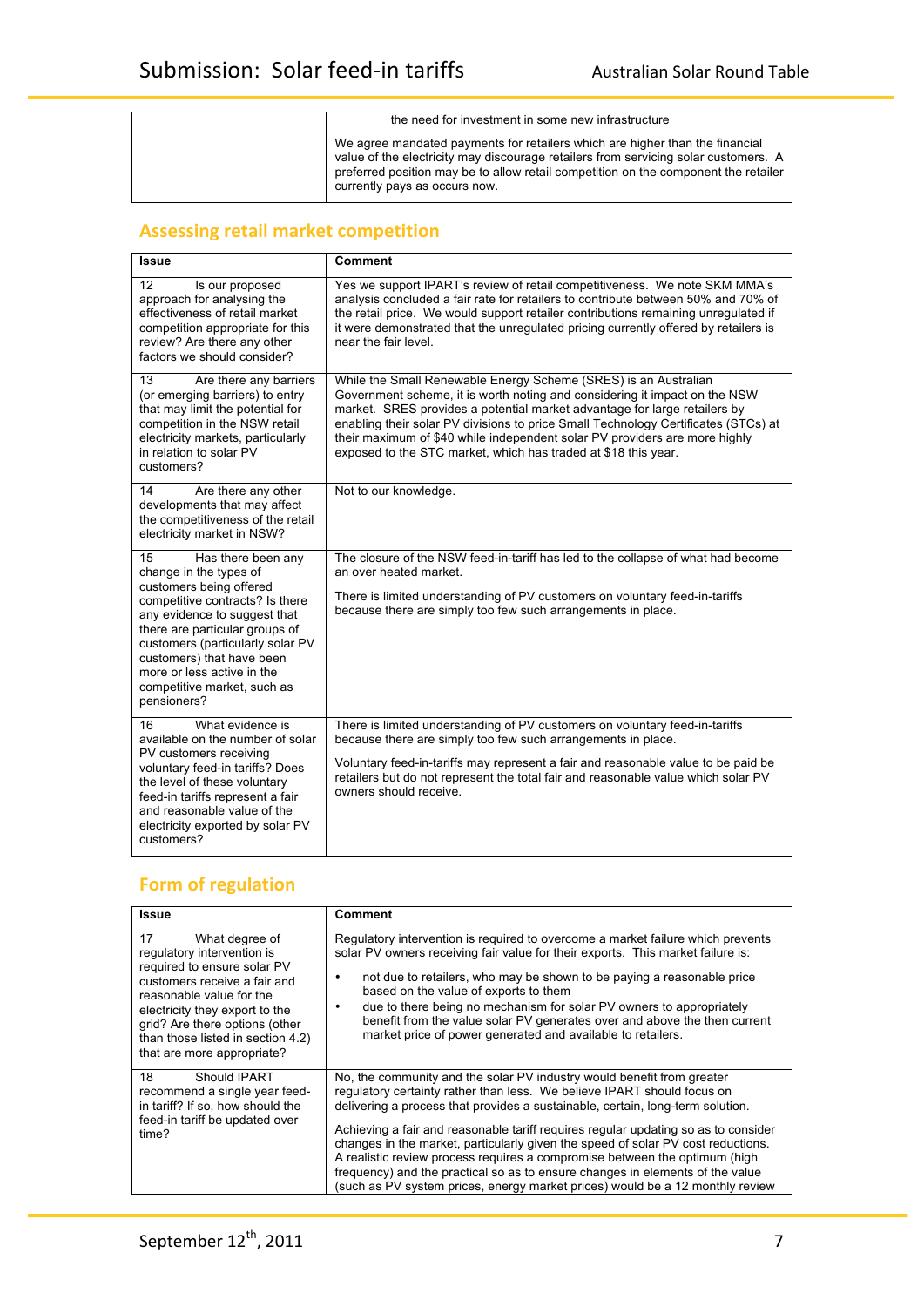|                                                                                                                                                                                                                                                                                  | of the tariff with the new tariff announced 60 to 90 days prior to the change. The<br>review itself needs not be cumbersome or costly, it can be a simple reloading of<br>key assumptions and base data into the model used to set the original tariff.                                                                                                                                                                                                                                                                                                                                                                                                                                                                                           |
|----------------------------------------------------------------------------------------------------------------------------------------------------------------------------------------------------------------------------------------------------------------------------------|---------------------------------------------------------------------------------------------------------------------------------------------------------------------------------------------------------------------------------------------------------------------------------------------------------------------------------------------------------------------------------------------------------------------------------------------------------------------------------------------------------------------------------------------------------------------------------------------------------------------------------------------------------------------------------------------------------------------------------------------------|
| Should there be a<br>19<br>limit on the size of the customer<br>or solar PV unit that is eligible<br>for this fair and reasonable<br>value? If so, what should this<br>limit be?                                                                                                 | It makes sense for there to be a some for of limit, so as to avoid skewing the<br>financial returns towards those individual community members that can afford the<br>biggest investment – the maximum benefit is achieved by increasing the<br>distribution. However, an arbitrary limit on the capacity of the system doesn't<br>reflect the widely varied nature of consumers in the community.                                                                                                                                                                                                                                                                                                                                                |
|                                                                                                                                                                                                                                                                                  | The ideal solution may be to cap the amount of exports that can receive the tariff<br>over a period. This approach incentivises the installation of systems that provide<br>maximum value to the grid. A cap of, say, 8000kWh exported per year would<br>equate to a cap on the system size of approximately 5kW over an above that<br>required to meet the needs of the system owner.                                                                                                                                                                                                                                                                                                                                                            |
| 20<br>Should there be a<br>single feed-in tariff across NSW<br>or should it vary by distribution<br>network supply area?                                                                                                                                                         | Solar PV may provide greater benefits where network costs and losses are<br>greatest. However, greater complexity may confuse consumers and be costly to<br>administer.                                                                                                                                                                                                                                                                                                                                                                                                                                                                                                                                                                           |
|                                                                                                                                                                                                                                                                                  | An alternative may be for the feed-in-tariff to be presented as a multiple of the<br>retail rate. This may enable network costs and losses to be reflected in the rate<br>in a simple manner when combined with a small number of "zones" that reflect<br>approximate transmission losses due to distance from centralized generation.                                                                                                                                                                                                                                                                                                                                                                                                            |
| 21<br>Should there be<br>different feed-in tariffs for<br>different customer types (eg<br>business and residential?)                                                                                                                                                             | The electricity demand of businesses tends to more closely align to the profile of<br>solar PV generation than residential customers. This load matching, combined<br>with the scale of commercial demand, provides greater scope for savings in<br>network capital works (which are driven by the busiest hour of the year).<br>However, we would only support the consideration of a different feed-in-tariff for<br>businesses if it were demonstrated that their existed a materially different market<br>failure for this customer type. Savings in network capital works may already be<br>fairly shared with businesses investing in solar PV through a reduction in their<br>network capacity fee charged on their grid electricity bill. |
| Should the feed-in<br>22<br>tariffs vary by tariff component?<br>For example, should there be a<br>peak rate, a shoulder rate and<br>an off-peak rate for customers<br>with time-of-use metering and a<br>standard (or block rate) for<br>customers with accumulation<br>meters? | By structuring the feed-in-tariff as a multiple of the retail rate, the tariff rate will<br>change through the day with the retail rate. Customers are then empowered to<br>choose between all-day, peak/off-peak or time of use systems.                                                                                                                                                                                                                                                                                                                                                                                                                                                                                                         |
|                                                                                                                                                                                                                                                                                  | This approach may also encourage solar PV owners to align their system more<br>westerly so as to capture the higher evening peak rate.                                                                                                                                                                                                                                                                                                                                                                                                                                                                                                                                                                                                            |
|                                                                                                                                                                                                                                                                                  | A multiple of the retail rate is also simple to explain to consumers and simple to<br>administer for retailers.                                                                                                                                                                                                                                                                                                                                                                                                                                                                                                                                                                                                                                   |
| 23<br>Should the feed-in<br>tariff apply to both net and gross<br>metering, or net metering only?                                                                                                                                                                                | The ideal solution incentivizes both the production of power and energy<br>efficiency. A system that provides a gross tariff does not incentivise energy<br>efficiency. A net only feed-in-tariff does not provide fair and reasonable reward to<br>a system owner that meets their own demand but does not export (or does not<br>export much). The latter also introduces social equity issues - only rewarding<br>those that can award systems large enough to export.                                                                                                                                                                                                                                                                         |
|                                                                                                                                                                                                                                                                                  | Given IPART's scope to consider a fair and reasonable, net metered, feed-in-<br>tariff, we believe the scheme should only apply to net meters and there should be<br>a cap on kWh exported per annum rather than name-plate capacity. Any<br>electricity exported over and above the cap may receive the retailer contribution<br>only.                                                                                                                                                                                                                                                                                                                                                                                                           |

## Retailer contribution to the solar bonus scheme

| <b>Issue</b>                                                                                                                                | <b>Comment</b>                                                                                                                                                                                                                     |
|---------------------------------------------------------------------------------------------------------------------------------------------|------------------------------------------------------------------------------------------------------------------------------------------------------------------------------------------------------------------------------------|
| 24<br>How should we<br>estimate an appropriate<br>contribution of retailers to the<br>Solar Bonus Scheme?                                   | Using IPART's proposed financial value of exports to retailer methodology<br>(Method 1)                                                                                                                                            |
| 25<br>What are the key<br>issues that need to be<br>considered in recommending a<br>contribution by retailers to the<br>Solar Bonus Scheme? | It is clear that while systems installed under the solar bonus scheme generated<br>value to the broader market, the tariffs set by the then Government provided a<br>more than fair and reasonable value to owners of the systems. |
|                                                                                                                                             | It is also clear that a straight pass through of the apparent cost of the tariff.<br>without recognizing the value accrued to market participants (retailers and<br>traders) provides market participants with a windfall benefit. |
|                                                                                                                                             | A fair and reasonable cost to the retailers would be similar to their share of the<br>value pie – the value of the benefits that accrue to them from the scheme.                                                                   |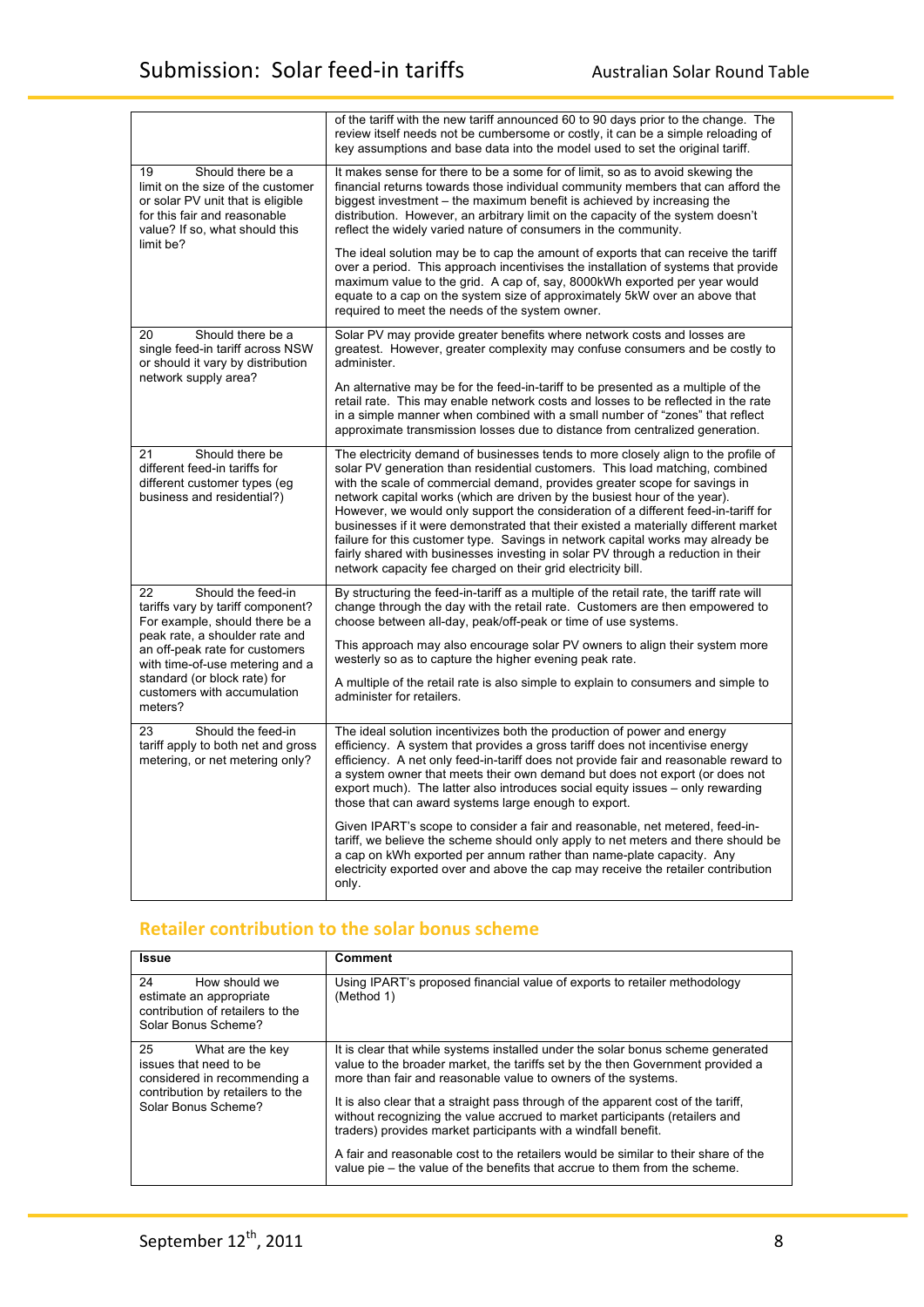## About the Australian Solar Round Table

The Australian Solar Round Table (the Round Table) is a group of CEOs of Australia's largest and most professional Solar Energy Companies that has been formed to provide industry leadership, stakeholder education and to earn market confidence for the Residential and Commercial Solar market in Australia. The Round Table was formed in August 2011 and currently represents about 25% of the Australian solar marketplace. Its membership will expand as likeminded CEOs are invited to join.

Currently, the round table membership is:

- **Energy Matters**
- Nu Energy
- Solar Shop Australia
- Ingenero
- Zen Home Energy Systems

The Round Table uses objective, fact-based data to develop and communicate industry strategies and policies that are empathic to the needs of the stakeholders in the industry, Governments and the broader community. Members contribute their resources and experience to establish critical mass and a strong voice.

Dave Holland of Right Angle business Services facilitates the Round Table on behalf of the member CEOs.

#### **Contacts**

Dave Holland The Australian Solar Round Table 8 Dover Street Richmond VIC 3121 Phone: 03 6297 6104 Mobile: 0408 055 171 Email: dholland@rangle.com.au

#### **Attachments**

Retrospective modeling of the merit-order effect on wholesale electricity prices from distributed photovoltaic generation in the Australian National Electricity **Market: University of Melbourne** 

Please note: The Round Table has provided the paper to IPART prior to publication by the Authors. This paper is confidential until such a time as it has been published by the Institute. Should IPART wish, the Institute can provide a summary for publication by IPART.